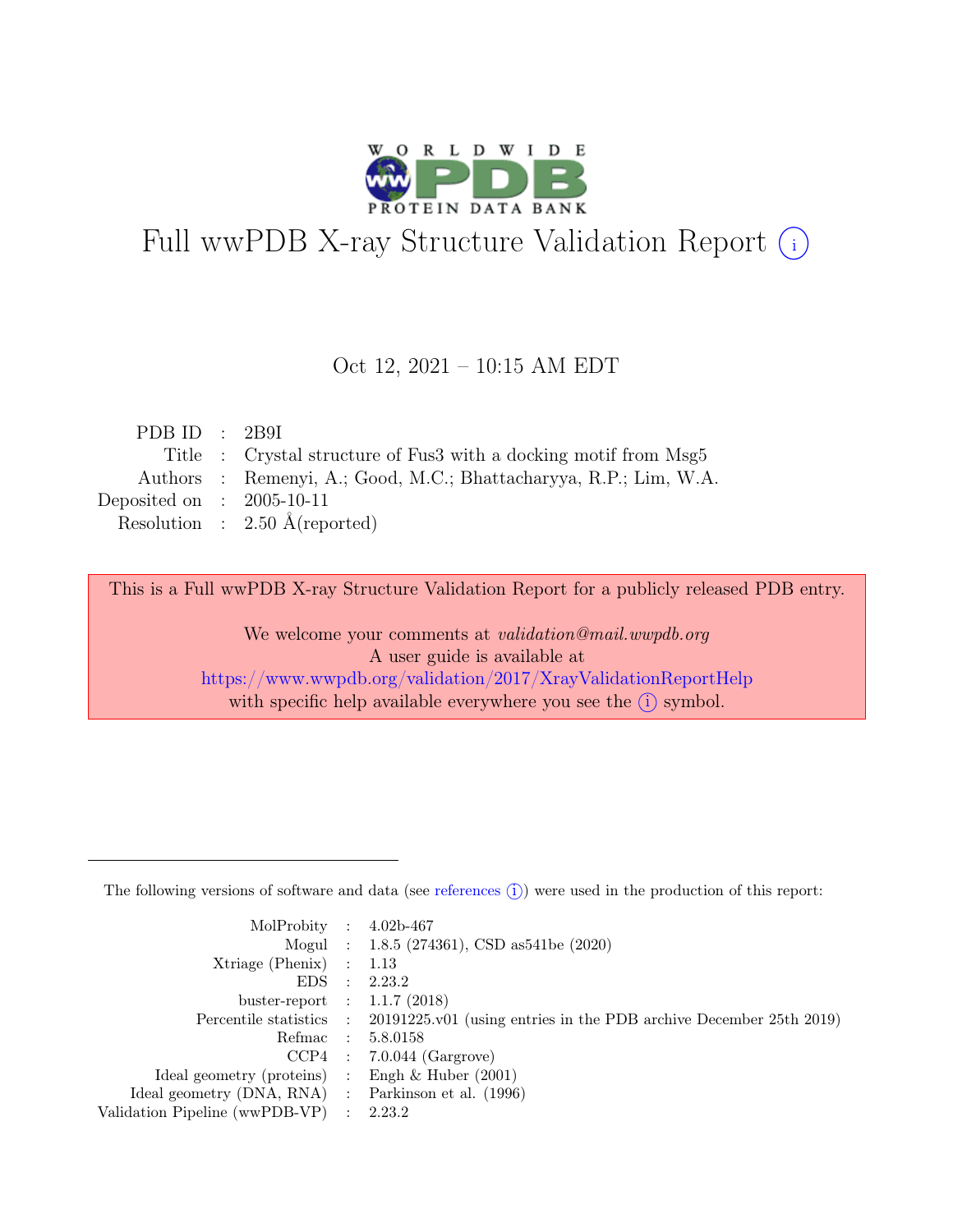# 1 Overall quality at a glance  $(i)$

The following experimental techniques were used to determine the structure: X-RAY DIFFRACTION

The reported resolution of this entry is 2.50 Å.

Percentile scores (ranging between 0-100) for global validation metrics of the entry are shown in the following graphic. The table shows the number of entries on which the scores are based.



| Metric                | Whole archive<br>$(\#Entries)$ | Similar resolution<br>$(\# \text{Entries}, \text{ resolution } \text{range}(\AA))$ |
|-----------------------|--------------------------------|------------------------------------------------------------------------------------|
| $R_{free}$            | 130704                         | $4661(2.50-2.50)$                                                                  |
| Clashscore            | 141614                         | 5346 (2.50-2.50)                                                                   |
| Ramachandran outliers | 138981                         | $5231 (2.50 - 2.50)$                                                               |
| Sidechain outliers    | 138945                         | $5233(2.50-2.50)$                                                                  |
| RSRZ outliers         | 127900                         | $4559(2.50-2.50)$                                                                  |

The table below summarises the geometric issues observed across the polymeric chains and their fit to the electron density. The red, orange, yellow and green segments of the lower bar indicate the fraction of residues that contain outliers for  $\geq$ =3, 2, 1 and 0 types of geometric quality criteria respectively. A grey segment represents the fraction of residues that are not modelled. The numeric value for each fraction is indicated below the corresponding segment, with a dot representing fractions <=5% The upper red bar (where present) indicates the fraction of residues that have poor fit to the electron density. The numeric value is given above the bar.

| Mol | ${\rm Chain}$ | $\blacksquare$ Length | Quality of chain |     |     |  |  |
|-----|---------------|-----------------------|------------------|-----|-----|--|--|
|     |               | 353                   | 2%<br>64%        |     | 29% |  |  |
|     |               | $\Omega$ 1            | 5%<br>43%        | 24% | 33% |  |  |

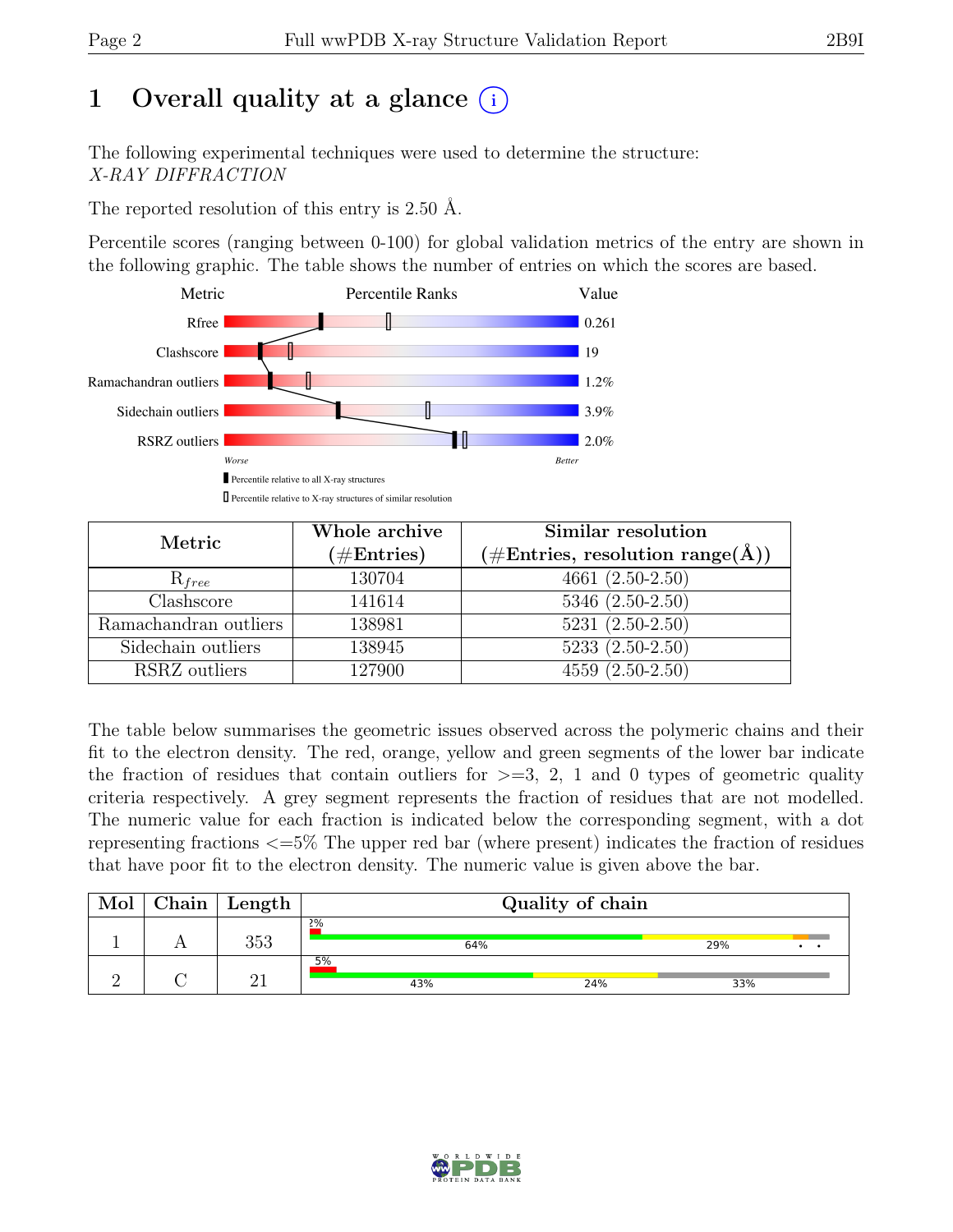## 2 Entry composition (i)

There are 5 unique types of molecules in this entry. The entry contains 2943 atoms, of which 0 are hydrogens and 0 are deuteriums.

In the tables below, the ZeroOcc column contains the number of atoms modelled with zero occupancy, the AltConf column contains the number of residues with at least one atom in alternate conformation and the Trace column contains the number of residues modelled with at most 2 atoms.

• Molecule 1 is a protein called Mitogen-activated protein kinase FUS3.

| Mol | Chain | Residues | $\rm{Atoms}$           |      |     |     | ZeroOcc | AltConf | Trace |  |
|-----|-------|----------|------------------------|------|-----|-----|---------|---------|-------|--|
|     |       | 338      | $\text{Total}$<br>2722 | 1765 | 463 | 480 |         |         |       |  |

There are 2 discrepancies between the modelled and reference sequences:

|     | Chain   Residue   Modelled   Actual | Comment    |                                  | Reference |
|-----|-------------------------------------|------------|----------------------------------|-----------|
| 180 | VAL.                                | THR        | engineered mutation   UNP P16892 |           |
| 182 | PHE                                 | <b>TYR</b> | engineered mutation   UNP P16892 |           |

• Molecule 2 is a protein called Tyrosine-protein phosphatase MSG5.

| Mol | Chain Residues | $\rm{Atoms}$   |    | $ZeroOcc \mid AltConf \mid Trace$ |  |  |  |
|-----|----------------|----------------|----|-----------------------------------|--|--|--|
|     |                | rotal -<br>100 | 62 | 20                                |  |  |  |

• Molecule 3 is MAGNESIUM ION (three-letter code: MG) (formula: Mg).

|  | Mol   Chain   Residues | Atoms          | ZeroOcc   AltConf |  |
|--|------------------------|----------------|-------------------|--|
|  |                        | $\text{Total}$ |                   |  |

• Molecule 4 is ADENOSINE-5'-DIPHOSPHATE (three-letter code: ADP) (formula:  $C_{10}H_{15}N_5O_{10}P_2$ .

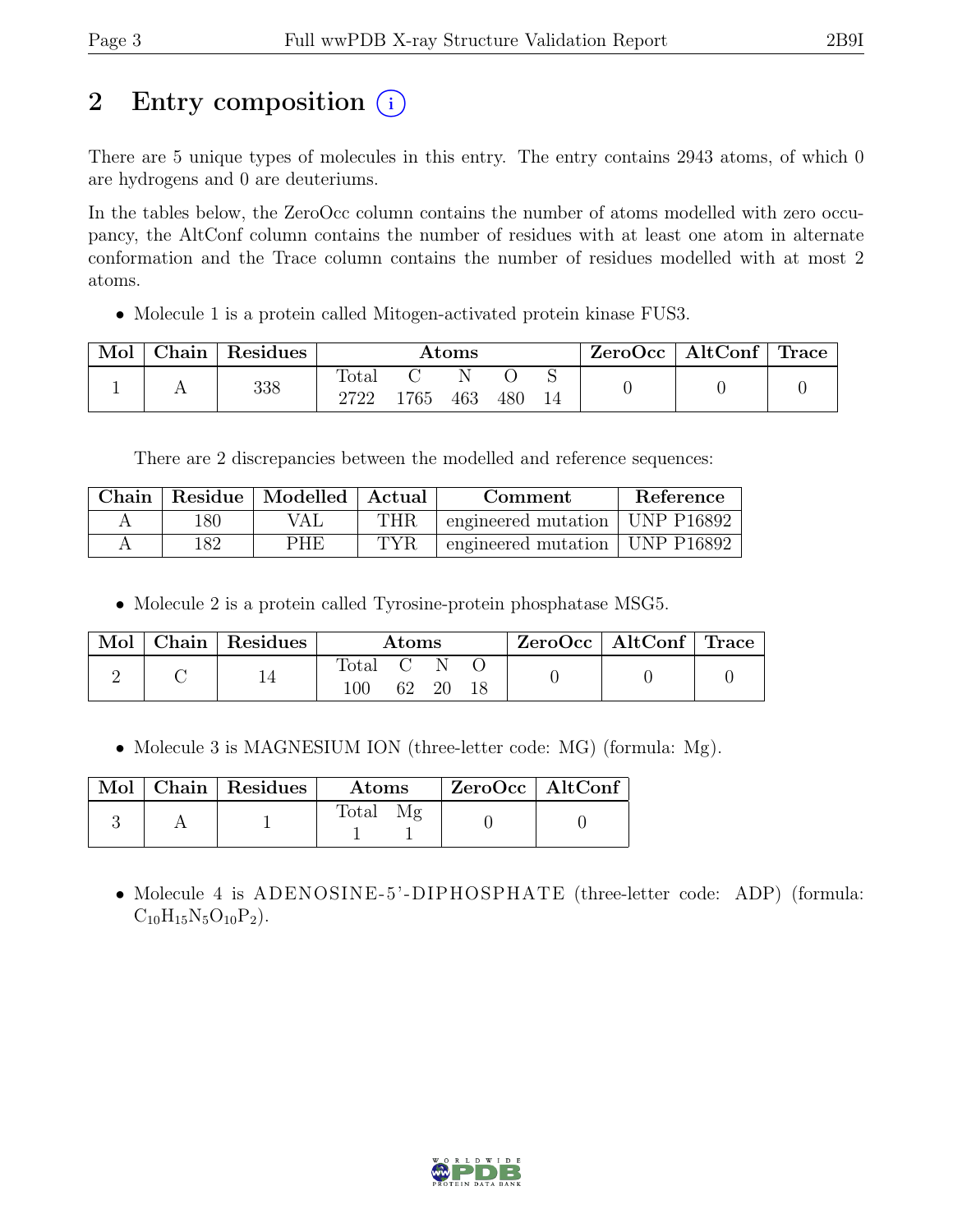

| Mol | Chain   Residues | Atoms     |  |               | $\text{ZeroOcc} \mid \text{AltConf} \mid$ |  |  |
|-----|------------------|-----------|--|---------------|-------------------------------------------|--|--|
|     |                  | Total C N |  | $\mathcal{D}$ |                                           |  |  |

 $\bullet\,$  Molecule 5 is water.

|  | Mol   Chain   Residues | Atoms         | $ZeroOcc \   \$ AltConf |
|--|------------------------|---------------|-------------------------|
|  |                        | Total O<br>91 |                         |
|  |                        | Total O       |                         |

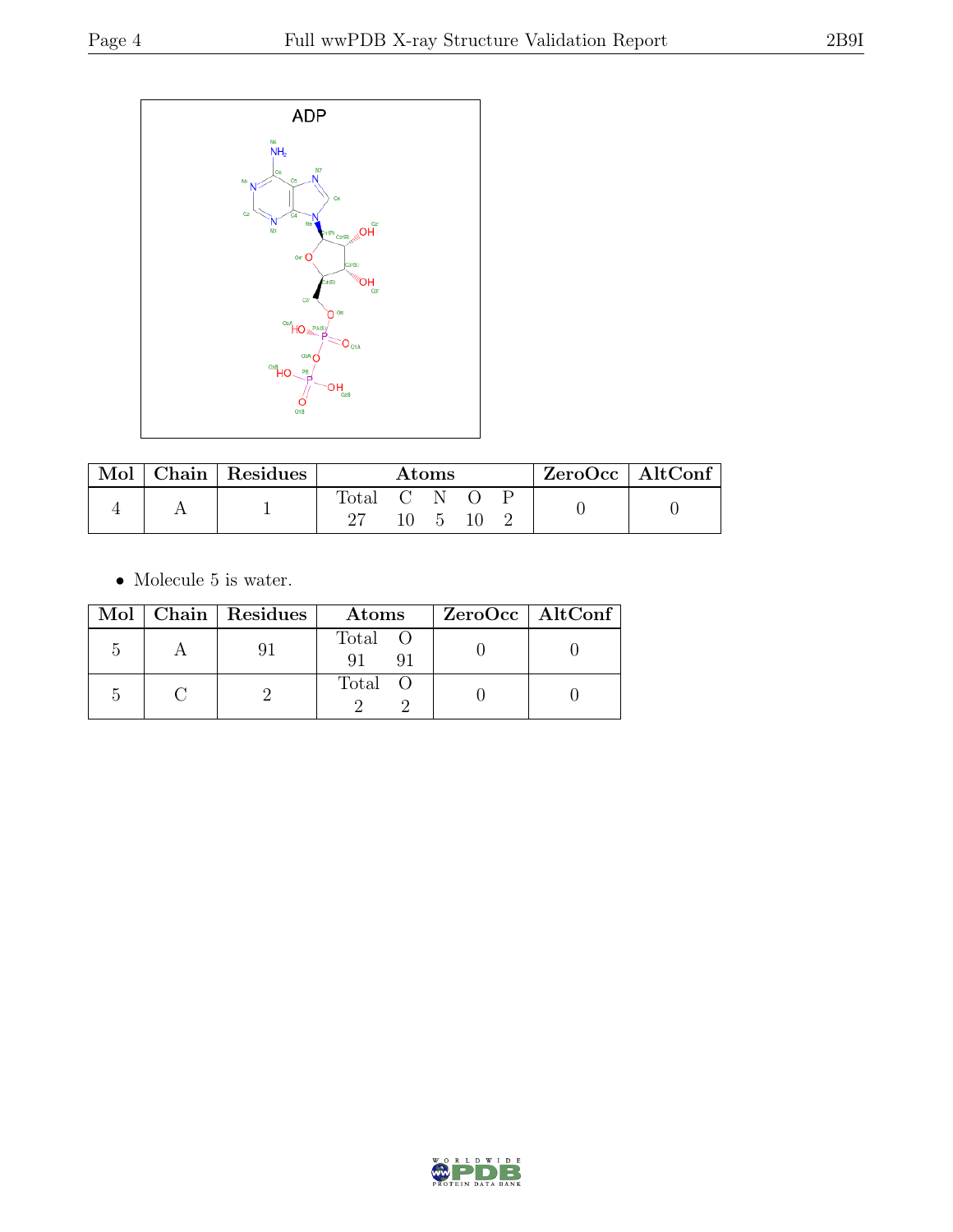## 3 Residue-property plots  $(i)$

These plots are drawn for all protein, RNA, DNA and oligosaccharide chains in the entry. The first graphic for a chain summarises the proportions of the various outlier classes displayed in the second graphic. The second graphic shows the sequence view annotated by issues in geometry and electron density. Residues are color-coded according to the number of geometric quality criteria for which they contain at least one outlier:  $green = 0$ , yellow  $= 1$ , orange  $= 2$  and red  $= 3$  or more. A red dot above a residue indicates a poor fit to the electron density (RSRZ > 2). Stretches of 2 or more consecutive residues without any outlier are shown as a green connector. Residues present in the sample, but not in the model, are shown in grey.



24%

33%

• Molecule 1: Mitogen-activated protein kinase FUS3



43%

Chain C:

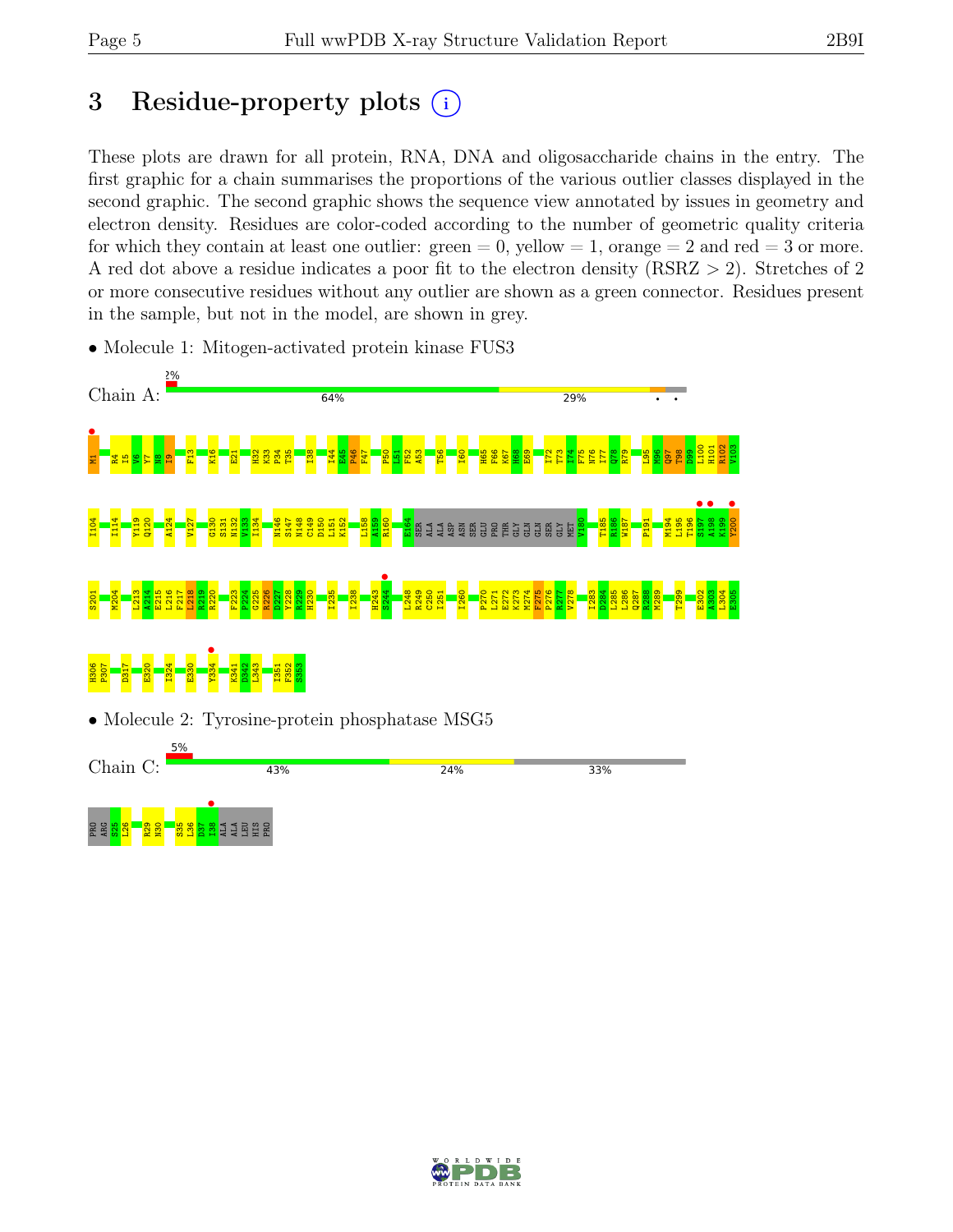## 4 Data and refinement statistics  $(i)$

| Property                                                             | Value                                            | <b>Source</b> |
|----------------------------------------------------------------------|--------------------------------------------------|---------------|
| Space group                                                          | P 21 21 21                                       | Depositor     |
| Cell constants                                                       | $63.62\text{\AA}$<br>$58.08\text{\AA}$<br>99.95Å | Depositor     |
| a, b, c, $\alpha$ , $\beta$ , $\gamma$                               | $90.00^\circ$<br>$90.00^\circ$<br>$90.00^\circ$  |               |
| Resolution $(A)$                                                     | 20.00<br>2.50<br>$\equiv$                        | Depositor     |
|                                                                      | 42.89<br>$-2.50$                                 | <b>EDS</b>    |
| % Data completeness                                                  | $\overline{98.3}$ $(20.00-2.50)$                 | Depositor     |
| (in resolution range)                                                | 98.3 (42.89-2.50)                                | <b>EDS</b>    |
| $R_{merge}$                                                          | (Not available)                                  | Depositor     |
| $\mathrm{R}_{sym}$                                                   | 0.05                                             | Depositor     |
| $\langle I/\sigma(I) \rangle$ <sup>1</sup>                           | 5.62 (at $2.51\text{\AA})$                       | Xtriage       |
| Refinement program                                                   | <b>CNS 1.1</b>                                   | Depositor     |
|                                                                      | 0.202<br>, 0.279                                 | Depositor     |
| $R, R_{free}$                                                        | $0.185$ ,<br>0.261                               | DCC           |
| $R_{free}$ test set                                                  | 1351 reflections $(10.29\%)$                     | wwPDB-VP      |
| Wilson B-factor $(A^2)$                                              | 31.2                                             | Xtriage       |
| Anisotropy                                                           | 0.395                                            | Xtriage       |
| Bulk solvent $k_{sol}(e/\mathring{A}^3)$ , $B_{sol}(\mathring{A}^2)$ | $0.34$ , 48.8                                    | <b>EDS</b>    |
| L-test for twinning <sup>2</sup>                                     | $< L >$ = 0.50, $< L^2 >$ = 0.33                 | Xtriage       |
| Estimated twinning fraction                                          | No twinning to report.                           | Xtriage       |
| $\overline{F_o,F_c}$ correlation                                     | 0.94                                             | <b>EDS</b>    |
| Total number of atoms                                                | 2943                                             | wwPDB-VP      |
| Average B, all atoms $(A^2)$                                         | 29.0                                             | wwPDB-VP      |

Xtriage's analysis on translational NCS is as follows: The largest off-origin peak in the Patterson function is 5.83% of the height of the origin peak. No significant pseudotranslation is detected.

<sup>&</sup>lt;sup>2</sup>Theoretical values of  $\langle |L| \rangle$ ,  $\langle L^2 \rangle$  for acentric reflections are 0.5, 0.333 respectively for untwinned datasets, and 0.375, 0.2 for perfectly twinned datasets.



<span id="page-5-1"></span><span id="page-5-0"></span><sup>1</sup> Intensities estimated from amplitudes.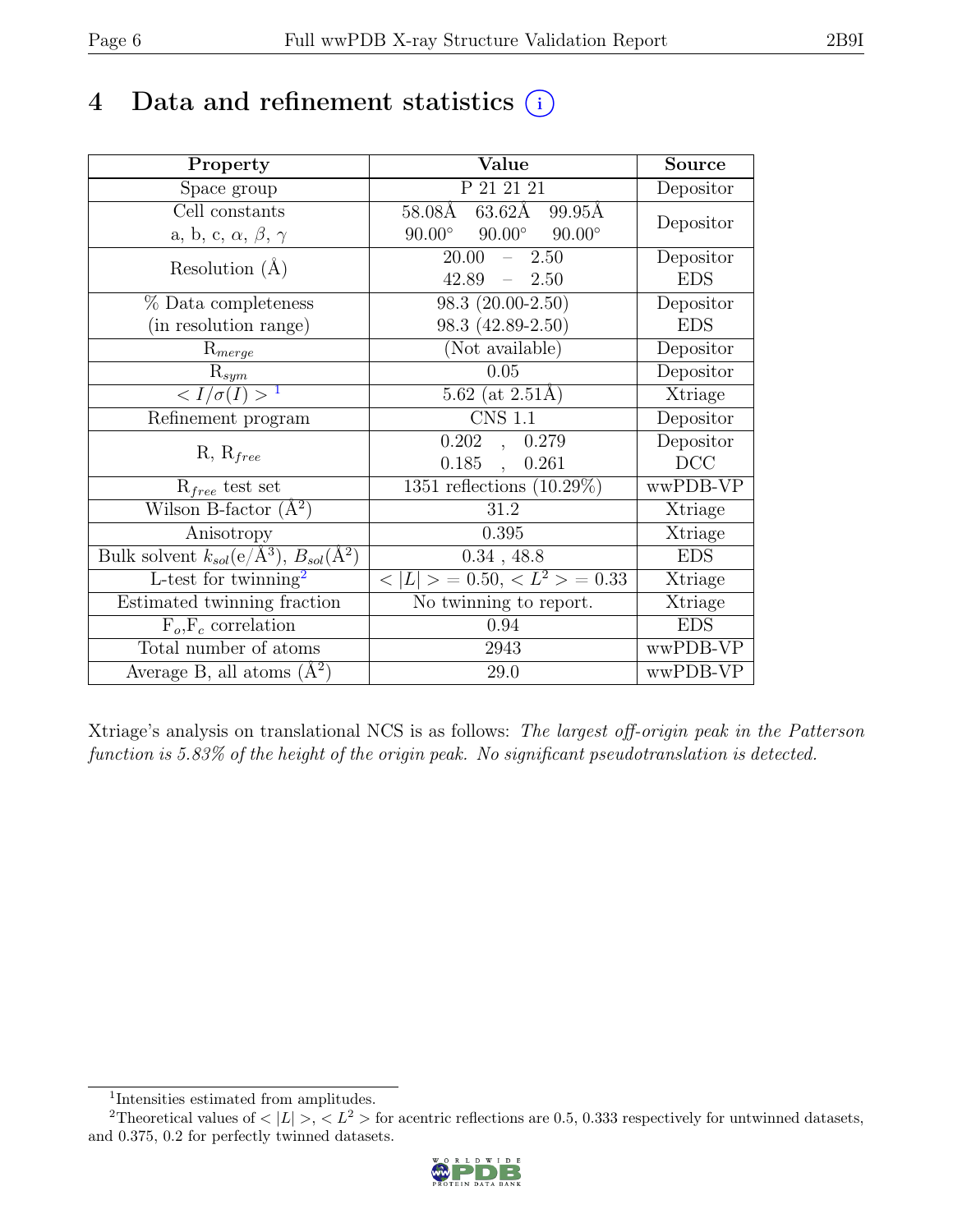# 5 Model quality  $(i)$

## 5.1 Standard geometry (i)

Bond lengths and bond angles in the following residue types are not validated in this section: ADP, MG

The Z score for a bond length (or angle) is the number of standard deviations the observed value is removed from the expected value. A bond length (or angle) with  $|Z| > 5$  is considered an outlier worth inspection. RMSZ is the root-mean-square of all Z scores of the bond lengths (or angles).

| Mol           | Chain  |             | Bond lengths | Bond angles |             |  |
|---------------|--------|-------------|--------------|-------------|-------------|--|
|               |        | <b>RMSZ</b> | $\# Z  > 5$  | <b>RMSZ</b> | # $ Z  > 5$ |  |
|               |        | 0.64        | 0/2793       | 0.78        | 0/3789      |  |
| $\mathcal{D}$ | $\cap$ | 0.55        | 0/99         | 0.77        | 0/132       |  |
| ΔH            | All    | 0.63        | 0/2892       | 0.78        | 3921        |  |

There are no bond length outliers.

There are no bond angle outliers.

There are no chirality outliers.

There are no planarity outliers.

### 5.2 Too-close contacts  $(i)$

In the following table, the Non-H and H(model) columns list the number of non-hydrogen atoms and hydrogen atoms in the chain respectively. The H(added) column lists the number of hydrogen atoms added and optimized by MolProbity. The Clashes column lists the number of clashes within the asymmetric unit, whereas Symm-Clashes lists symmetry-related clashes.

|  |      |      |     | Mol   Chain   Non-H   H(model)   H(added)   Clashes   Symm-Clashes |
|--|------|------|-----|--------------------------------------------------------------------|
|  | 2722 | 2711 | 106 |                                                                    |
|  | 100  | 99   |     |                                                                    |
|  |      |      |     |                                                                    |
|  | 27   | 19   |     |                                                                    |
|  |      |      |     |                                                                    |
|  |      |      |     |                                                                    |
|  | 2943 | 2822 |     |                                                                    |

The all-atom clashscore is defined as the number of clashes found per 1000 atoms (including hydrogen atoms). The all-atom clashscore for this structure is 19.

All (107) close contacts within the same asymmetric unit are listed below, sorted by their clash

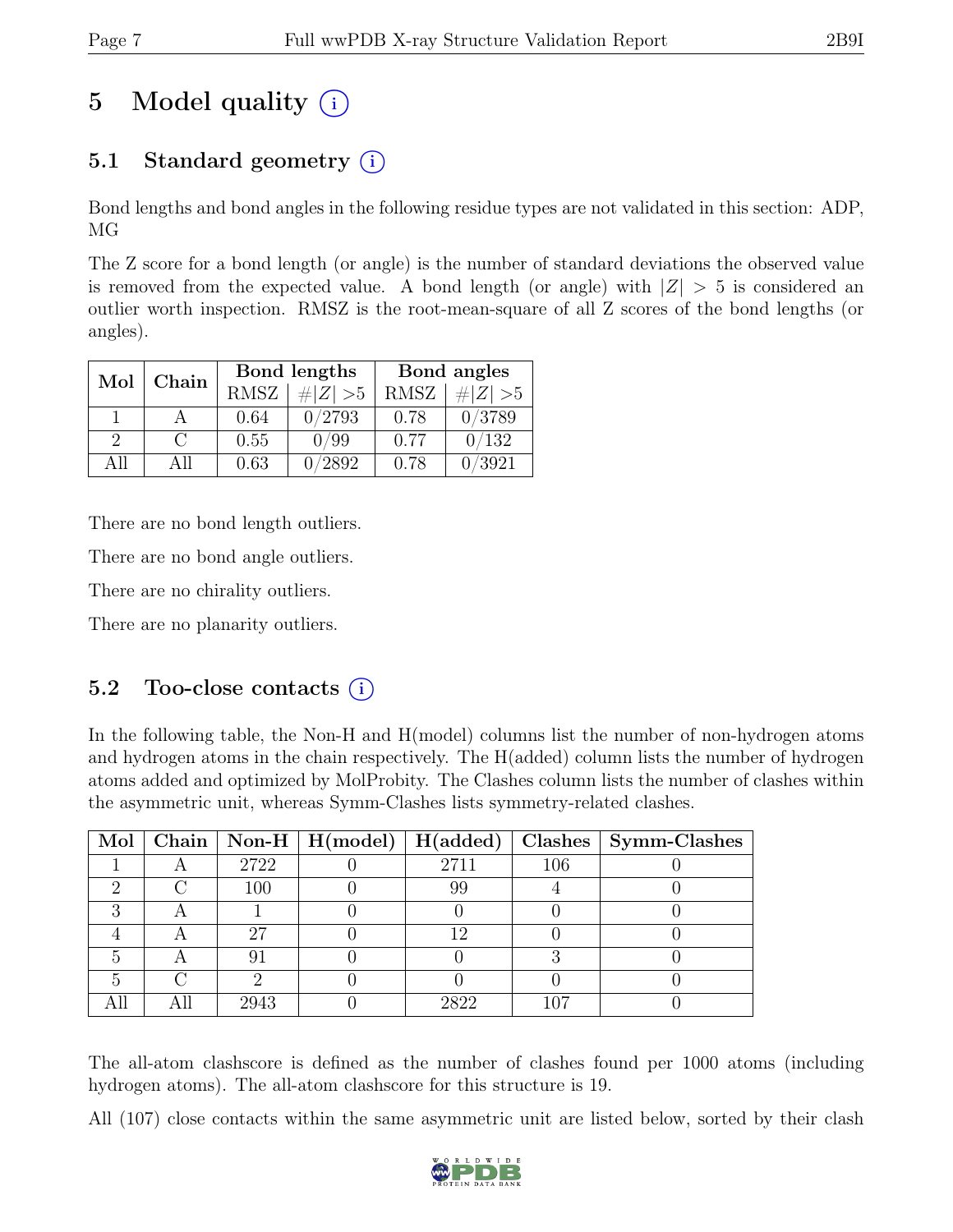magnitude.

| Atom-1             | Atom-2                       | Interatomic       | Clash           |
|--------------------|------------------------------|-------------------|-----------------|
|                    |                              | distance $(\AA)$  | overlap $(\AA)$ |
| 1:A:317:ASP:HB3    | 2:C:29:ARG:HH22              | 1.20              | 1.03            |
| 1:A:134:ILE:HD11   | 1: A:200:TYR:HB3             | 1.40              | 1.00            |
| 1:A:226:ARG:H      | 1:A:230:HIS:HD2              | 1.12              | 0.94            |
| 1: A:97: GLN: HE21 | 1:A:147:SER:H                | 0.94              | 0.92            |
| 1:A:104:ILE:CD1    | 1:A:216:LEU:HD23             | 2.07              | 0.83            |
| 1:A:226:ARG:H      | 1:A:230:HIS:CD2              | 1.99              | 0.81            |
| 1:A:97:GLN:NE2     | 1:A:147:SER:H                | 1.79              | 0.76            |
| 1:A:317:ASP:HB3    | 2:C:29:ARG:NH2               | 2.01              | 0.74            |
| 1: A:341: LYS: HG2 | 5:A:779:HOH:O                | 1.86              | 0.74            |
| 1: A: 33: LYS: HB2 | 1:A:34:PRO:HD3               | 1.69              | 0.73            |
| 1:A:104:ILE:HD11   | 1:A:216:LEU:HD23             | 1.71              | 0.71            |
| 1:A:275:PHE:HB3    | 1:A:278:VAL:CG2              | 2.22              | 0.70            |
| 1:A:271:LEU:HD12   | 1:A:287:GLN:CG               | $\overline{2.23}$ | 0.69            |
| 1: A:286:LEU:HA    | 1:A:289:MET:HE2              | 1.75              | 0.69            |
| 1:A:226:ARG:N      | $1:A:230:HIS:\overline{HD2}$ | 1.89              | 0.67            |
| 1:A:104:ILE:HD11   | 1:A:216:LEU:CD2              | 2.25              | 0.65            |
| 1: A:38: ILE: HG22 | 1:A:95:LEU:HD22              | 1.79              | 0.65            |
| 1: A:66:PHE:C      | 1:A:67:LYS:HD2               | 2.17              | 0.64            |
| 1:A:330:GLU:OE1    | 1: A: 334: TYR: HE1          | 1.80              | 0.64            |
| 1:A:218:LEU:HD13   | 1:A:275:PHE:CE1              | 2.32              | 0.64            |
| 1:A:271:LEU:HD23   | 1: A:274:MET:HG3             | 1.82              | 0.62            |
| 1:A:44:ILE:O       | 1:A:46:PRO:HD3               | 1.99              | 0.62            |
| 1: A:148: ASN:O    | 1: A:149: CYS:HB2            | 1.99              | 0.61            |
| 1:A:218:LEU:HD13   | 1:A:275:PHE:HE1              | 1.64              | 0.61            |
| 1: A:32: HIS: HD2  | 1:A:35:THR:OG1               | 1.84              | 0.60            |
| 1: A:97: GLN: HE21 | 1:A:147:SER:N                | 1.80              | 0.60            |
| 1:A:134:ILE:CD1    | 1: A:200:TYR:HB3             | 2.23              | 0.60            |
| 1:A:7:TYR:HB3      | 1: A:9: ILE: HD12            | 1.84              | 0.60            |
| 1:A:225:GLY:HA2    | 1: A:230: HIS: CD2           | 2.38              | 0.59            |
| 1: A:299:THR:OG1   | 1:A:302:GLU:HG3              | 2.02              | 0.59            |
| 1:A:270:PRO:O      | 1: A:274: MET:HG2            | 2.02              | 0.59            |
| 1: A:9: ILE:H      | 1: A:9: ILE: CD1             | 2.16              | 0.59            |
| 1:A:215:GLU:HG3    | 1:A:220:ARG:O                | 2.03              | 0.59            |
| 1:A:101:HIS:HD2    | 5:A:790:HOH:O                | 1.86              | 0.58            |
| 1: A:97: GLN: CG   | 1:A:146:ASN:HA               | 2.34              | 0.57            |
| 1:A:72:ILE:HD12    | 1: A:73:THR:H                | 1.68              | 0.57            |
| 1:A:248:LEU:HD21   | 1:A:260:ILE:HG21             | 1.87              | 0.56            |
| 1:A:271:LEU:HD12   | $1:A:287:GLN:H\overline{G3}$ | 1.88              | 0.56            |
| 1:A:102:ARG:HH11   | 1:A:102:ARG:HG2              | 1.71              | 0.56            |
| 1: A:286:LEU:HA    | 1: A:289:MET:CE              | 2.36              | 0.55            |
| 1: A:9: ILE:H      | 1:A:9:ILE:HD13               | 1.71              | 0.55            |

Continued on next page...

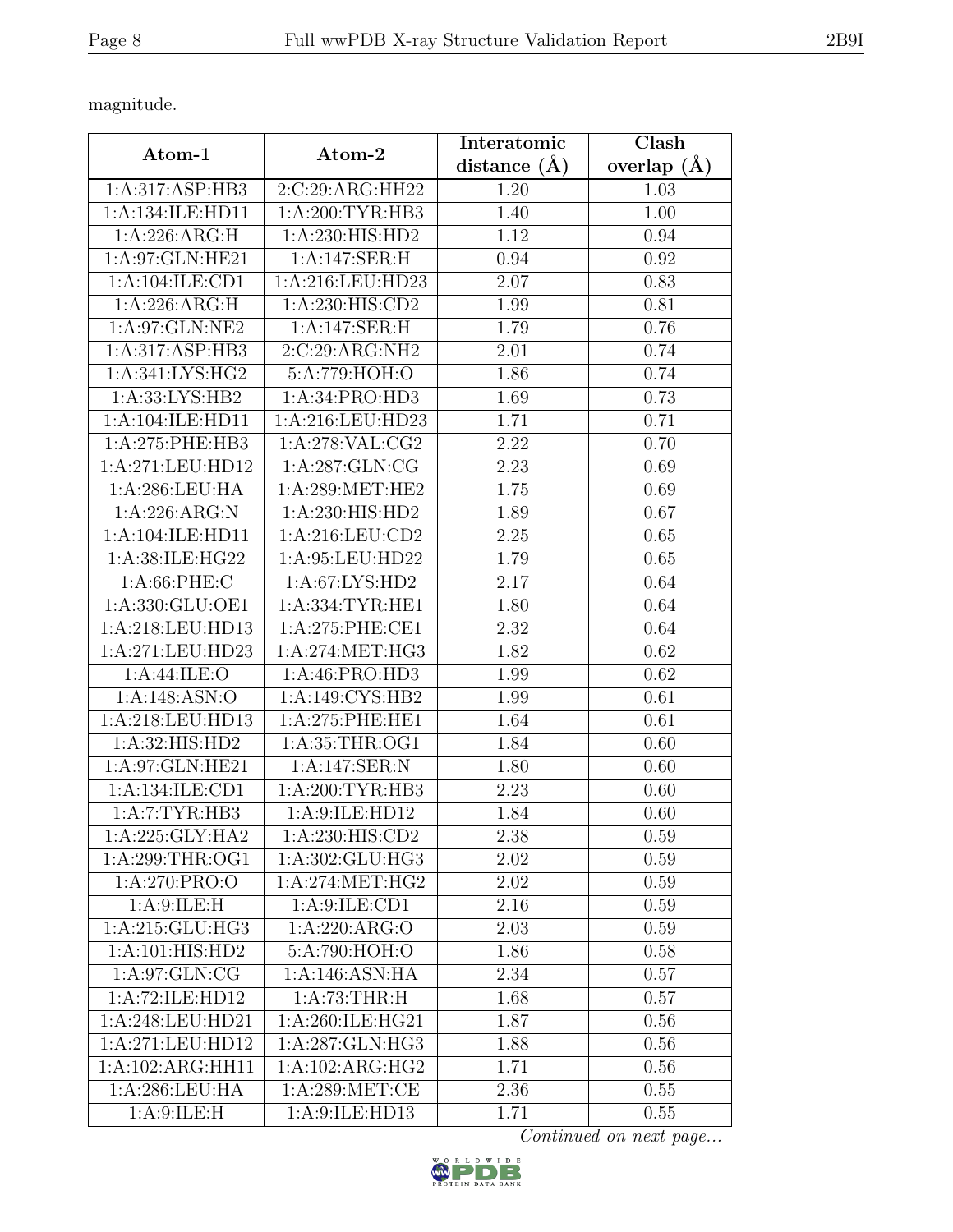| Continuea from previous page |                     | Interatomic       | Clash           |
|------------------------------|---------------------|-------------------|-----------------|
| Atom-1                       | Atom-2              | distance $(A)$    | overlap $(\AA)$ |
| 2:C:35:SER:O                 | 2:C:36:LEU:HD23     | 2.08              | 0.54            |
| 1: A:97: GLN: HG3            | 1:A:146:ASN:HA      | $\overline{1.90}$ | 0.54            |
| 1: A: 130: GLY: HA3          | 1: A:320: GLU:O     | 2.08              | 0.54            |
| 1:A:274:MET:O                | 1:A:276:PRO:CD      | 2.57              | 0.53            |
| 1:A:201:SER:H                | 1:A:204:MET:HE3     | 1.74              | 0.52            |
| 1:A:65:HIS:CE1               | 1:A:324:ILE:HD11    | 2.44              | 0.52            |
| 1:A:75:PHE:O                 | 1:A:76:ASN:HB2      | 2.09              | 0.52            |
| 1:A:213:LEU:HD23             | 1: A:289: MET:CE    | 2.39              | 0.52            |
| 1:A:104:ILE:HD12             | 1:A:216:LEU:HD23    | 1.91              | 0.52            |
| 1:A:1:MET:HG3                | 1: A: 16: LYS: O    | 2.09              | 0.52            |
| 1: A:215: GLU: HG3           | 1:A:220:ARG:C       | 2.29              | 0.52            |
| 1: A:274: MET:O              | 1: A:276: PRO:HD2   | 2.10              | 0.52            |
| 1:A:330:GLU:OE1              | 1: A: 334: TYR: CE1 | 2.63              | 0.52            |
| 1: A:56:THR:O                | 1:A:60:ILE:HG12     | 2.10              | 0.51            |
| 1:A:271:LEU:HA               | 1: A:274:MET:CG     | 2.41              | 0.51            |
| 1:A:306:HIS:ND1              | 1:A:307:PRO:HD2     | 2.26              | 0.50            |
| 1: A:97: GLN:O               | 1: A:98:THR:HG23    | 2.11              | 0.50            |
| 1: A:223: PHE:CE1            | 1:A:235:ILE:HA      | 2.48              | 0.49            |
| 1: A:100:LEU:O               | 1: A:104: ILE: HG12 | $\overline{2.13}$ | 0.49            |
| 1:A:249:ARG:O                | 1: A:251: ILE:N     | 2.46              | 0.49            |
| 1:A:4:ARG:HH12               | 1: A:21: GLU:CD     | 2.16              | 0.49            |
| 1: A:119: TYR: CE1           | 1:A:304:LEU:HD22    | 2.48              | 0.49            |
| 1:A:271:LEU:HD12             | 1:A:287:GLN:HG2     | 1.95              | 0.49            |
| 1:A:ARG:NH1                  | 1:A:21:GLU:OE2      | 2.47              | 0.48            |
| 1:A:223:PHE:CE1              | 1:A:238:ILE:HG13    | 2.49              | 0.48            |
| 1:A:160:ARG:HG3              | 1:A:200:TYR:CE2     | 2.49              | 0.47            |
| 1:A:275:PHE:HB3              | 1:A:278:VAL:HG23    | 1.95              | 0.47            |
| 1:A:213:LEU:HD23             | 1:A:289:MET:HE1     | 1.96              | 0.47            |
| 1: A:46: PRO:HG2             | 1:A:47:PHE:CE2      | 2.50              | 0.47            |
| 1:A:191:PRO:HA               | 1:A:194:MET:CE      | 2.45              | 0.46            |
| 1:A:77:ILE:HG21              | 1: A:351: ILE: HG12 | 1.97              | 0.46            |
| 1:A:120:GLN:HE22             | 1:A:150:ASP:HA      | 1.80              | 0.46            |
| 1:A:50:PRO:HD2               | 5:A:781:HOH:O       | 2.15              | 0.46            |
| 1:A:114:ILE:HG21             | 1:A:217:PHE:CE1     | 2.50              | 0.46            |
| 1:A:226:ARG:HG2              | 1: A:230: HIS: CD2  | 2.51              | 0.46            |
| 1: A: 33: LYS: CB            | 1:A:34:PRO:HD3      | 2.43              | 0.46            |
| 1: A:97: GLN: H              | 1:A:97:GLN:HG2      | 1.53              | 0.45            |
| 1:A:102:ARG:HH11             | 1:A:102:ARG:CG      | 2.30              | 0.45            |
| 1:A:ARG:HG3                  | 1:A:5:ILE:HD12      | 1.99              | 0.45            |
| 1:A:194:MET:O                | 1: A:228:TYR:HE1    | $2.00\,$          | 0.45            |
| 1:A:317:ASP:CB               | 2:C:29:ARG:HH22     | 2.10              | 0.45            |

Continued from previous page.

Continued on next page...

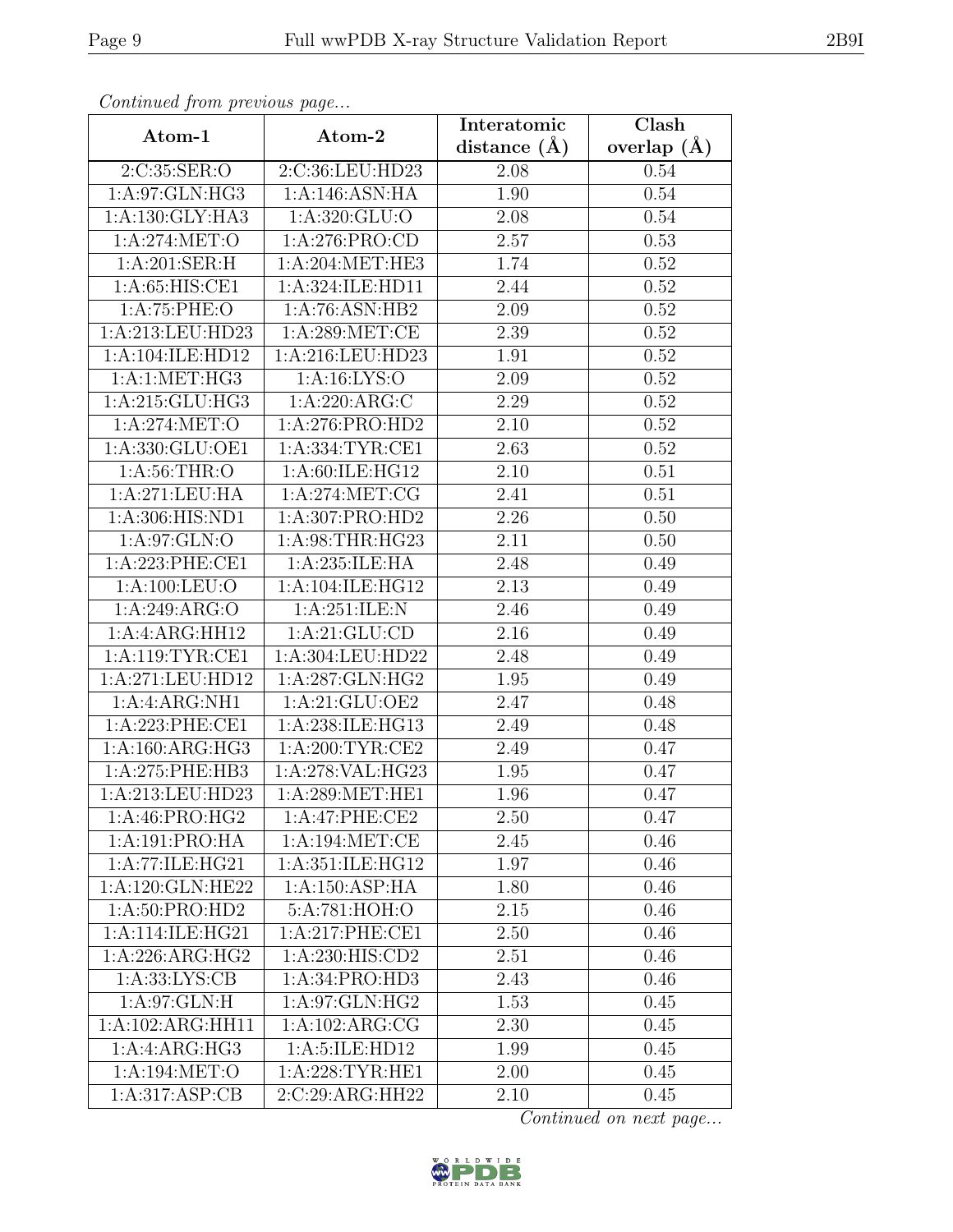|                        |                                     | Interatomic    | Clash           |
|------------------------|-------------------------------------|----------------|-----------------|
| Atom-1                 | Atom-2                              | distance $(A)$ | overlap $(\AA)$ |
| 1:A:124:ALA:O          | 1:A:127:VAL:HG12                    | 2.17           | 0.45            |
| 1:A:9:ILE:CD1          | 1: A:9: ILE:N                       | 2.79           | 0.45            |
| 1:A:191:PRO:HA         | 1: A:194: MET:HE3                   | 1.99           | 0.44            |
| 1:A:223:PHE:HE1        | 1:A:238:ILE:HG13                    | 1.81           | 0.44            |
| $1:A:1:\text{MET}:HE1$ | 1: A:5: ILE: HB                     | 1.98           | 0.44            |
| 1:A:223:PHE:HE1        | 1:A:238:ILE:CG1                     | 2.31           | 0.43            |
| 1:A:60:ILE:HD12        | $1:A:77:\overline{\text{ILE:HD11}}$ | 1.99           | 0.43            |
| 1: A:69: GLU:O         | 1:A:152:LYS:HE2                     | 2.19           | 0.42            |
| 1:A:120:GLN:NE2        | 1:A:151:LEU:H                       | 2.17           | 0.42            |
| 1:A:195:LEU:HD11       | 1:A:260:ILE:HD11                    | 2.01           | 0.41            |
| 1:A:72:ILE:HD12        | 1:A:73:THR:N                        | 2.33           | 0.41            |
| 1:A:53:ALA:HB3         | 1:A:343:LEU:HD13                    | 2.01           | 0.41            |
| 1:A:272:GLU:HG2        | 1: A:273: LYS: N                    | 2.34           | 0.41            |
| 1:A:275:PHE:HB2        | 1:A:283:ILE:HD11                    | 2.02           | 0.41            |
| 1:A:79:ARG:HD3         | 1:A:352:PHE:CE1                     | 2.56           | 0.41            |
| 1: A:213:LEU:CD2       | 1: A:289: MET:HE1                   | 2.50           | 0.41            |
| 1:A:102:ARG:CG         | 1:A:102:ARG:NH1                     | 2.83           | 0.41            |
| 1:A:13:PHE:CE1         | 1:A:32:HIS:HB2                      | 2.56           | 0.41            |
| 1: A:285:LEU:HG        | 1: A:289: MET:HE1                   | 2.02           | 0.40            |
| 1:A:131:SER:O          | 1:A:132:ASN:HB2                     | 2.21           | 0.40            |
| 1:A:185:THR:HG22       | 1:A:187:TRP:H                       | 1.86           | 0.40            |
| 1: A:66:PHE:O          | 1: A:67: LYS: HD2                   | 2.21           | 0.40            |
| 1:A:46:PRO:HA          | 1:A:52:PHE:HB3                      | 2.03           | 0.40            |
| 1: A:97: GLN: HG2      | 1:A:146:ASN:HA                      | 2.02           | 0.40            |
| 1:A:271:LEU:HA         | 1: A:274: MET:HG2                   | 2.03           | 0.40            |

Continued from previous page...

There are no symmetry-related clashes.

### 5.3 Torsion angles  $(i)$

#### 5.3.1 Protein backbone (i)

In the following table, the Percentiles column shows the percent Ramachandran outliers of the chain as a percentile score with respect to all X-ray entries followed by that with respect to entries of similar resolution.

The Analysed column shows the number of residues for which the backbone conformation was analysed, and the total number of residues.

| $\mid$ Mol $\mid$ Chain $\mid$ | Analysed   Favoured   Allowed   Outliers   Percentiles |  |  |  |
|--------------------------------|--------------------------------------------------------|--|--|--|
|                                | 334/353 (95%)   309 (92%)   21 (6%)   4 (1%)   13   24 |  |  |  |

Continued on next page...

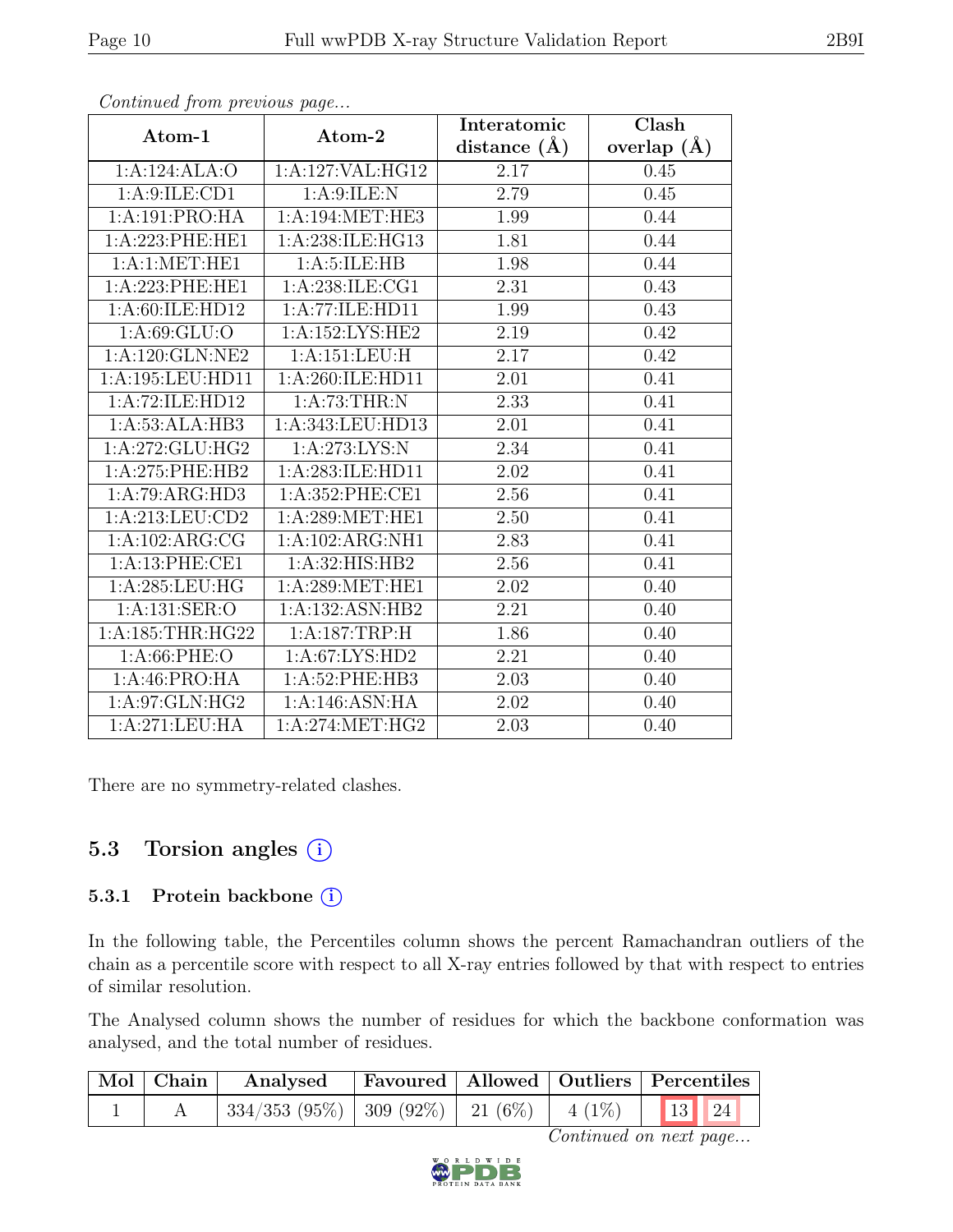|     | Mol   Chain | Analysed                            |        |              |          | Favoured   Allowed   Outliers   Percentiles    |
|-----|-------------|-------------------------------------|--------|--------------|----------|------------------------------------------------|
|     |             | 12/21(57%)                          | 9(75%) | $  3 (25\%)$ |          | $\begin{bmatrix} 100 \\ 100 \end{bmatrix}$ 100 |
| All | All         | $346/374(92\%)$ 318 (92\%) 24 (7\%) |        |              | $4(1\%)$ | $\vert 13 \vert \vert 24 \vert$                |

Continued from previous page...

All (4) Ramachandran outliers are listed below:

| Mol | Chain | Res | <b>Type</b> |
|-----|-------|-----|-------------|
|     |       | 196 | <b>THR</b>  |
|     |       | 250 | CYS         |
|     |       | 200 | TYR.        |
|     |       | 275 | <b>PHE</b>  |

#### 5.3.2 Protein sidechains (i)

In the following table, the Percentiles column shows the percent sidechain outliers of the chain as a percentile score with respect to all X-ray entries followed by that with respect to entries of similar resolution.

The Analysed column shows the number of residues for which the sidechain conformation was analysed, and the total number of residues.

| Mol | Chain    | Analysed        |            |           | Rotameric   Outliers   Percentiles |     |  |
|-----|----------|-----------------|------------|-----------|------------------------------------|-----|--|
|     |          | $295/319(92\%)$ | 285 (97%)  | $10(3\%)$ | 37 <sup>1</sup>                    | 63  |  |
|     | $\Gamma$ | $10/19$ (53\%)  | $8(80\%)$  | $2(20\%)$ | $\boxed{1}$ $\boxed{2}$            |     |  |
| All | All      | $305/338$ (90%) | 293 (96\%) | 12(4%)    | 32                                 | .57 |  |

All (12) residues with a non-rotameric sidechain are listed below:

| Mol            | Chain          | Res          | <b>Type</b> |
|----------------|----------------|--------------|-------------|
| 1              | А              | $\mathbf{1}$ | <b>MET</b>  |
| $\mathbf 1$    | A              | 9            | ILE         |
| 1              | А              | 46           | <b>PRO</b>  |
| $\mathbf 1$    | A              | 97           | <b>GLN</b>  |
| $\mathbf 1$    | A              | 98           | <b>THR</b>  |
| 1              | А              | 102          | ARG         |
| 1              | А              | 158          | LEU         |
| $\mathbf 1$    | A              | 218          | <b>LEU</b>  |
| 1              | А              | 226          | $\rm{ARG}$  |
| 1              | $\overline{A}$ | 243          | <b>HIS</b>  |
| $\overline{2}$ | $\overline{C}$ | 26           | LEU         |
| $\overline{2}$ | C              | 30           | <b>ASN</b>  |

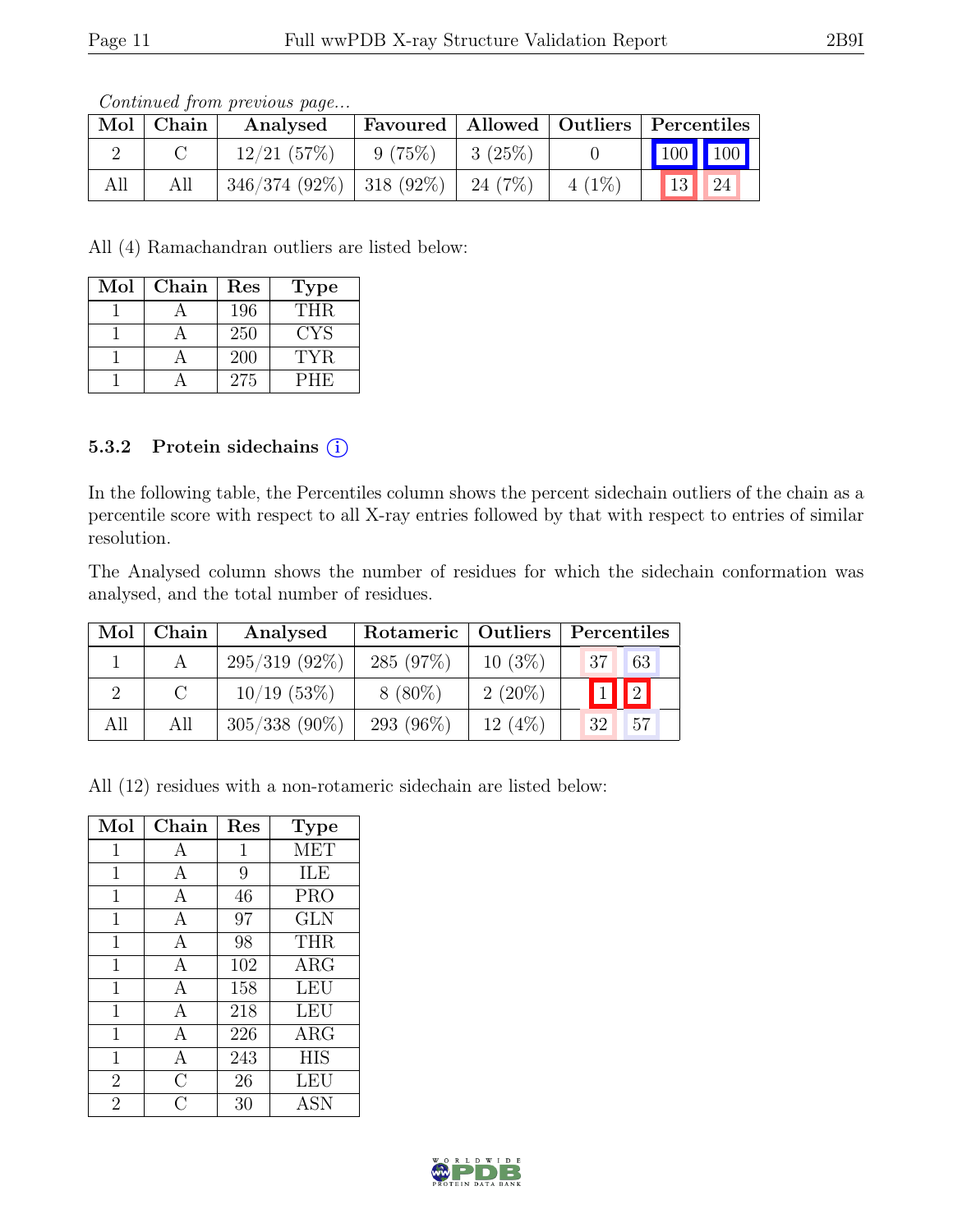Sometimes sidechains can be flipped to improve hydrogen bonding and reduce clashes. All (9) such sidechains are listed below:

| Mol            | Chain | Res | <b>Type</b>      |
|----------------|-------|-----|------------------|
| 1              | А     | 8   | <b>ASN</b>       |
| 1              |       | 32  | $\overline{HIS}$ |
| 1              |       | 85  | <b>ASN</b>       |
| 1              | А     | 97  | <b>GLN</b>       |
| 1              | А     | 101 | <b>HIS</b>       |
| 1              | А     | 107 | <b>GLN</b>       |
| 1              |       | 120 | <b>GLN</b>       |
| 1              |       | 230 | <b>HIS</b>       |
| $\overline{2}$ | C 3   | 30  | <b>ASN</b>       |

#### 5.3.3 RNA  $(i)$

There are no RNA molecules in this entry.

#### 5.4 Non-standard residues in protein, DNA, RNA chains (i)

There are no non-standard protein/DNA/RNA residues in this entry.

#### 5.5 Carbohydrates  $(i)$

There are no monosaccharides in this entry.

### 5.6 Ligand geometry  $(i)$

Of 2 ligands modelled in this entry, 1 is monoatomic - leaving 1 for Mogul analysis.

In the following table, the Counts columns list the number of bonds (or angles) for which Mogul statistics could be retrieved, the number of bonds (or angles) that are observed in the model and the number of bonds (or angles) that are defined in the Chemical Component Dictionary. The Link column lists molecule types, if any, to which the group is linked. The Z score for a bond length (or angle) is the number of standard deviations the observed value is removed from the expected value. A bond length (or angle) with  $|Z| > 2$  is considered an outlier worth inspection. RMSZ is the root-mean-square of all Z scores of the bond lengths (or angles).

| Mol   Type   Chain   Res |             |  |     |  |            |      | Link                       |                       | Bond lengths |         |  | Bond angles |  |
|--------------------------|-------------|--|-----|--|------------|------|----------------------------|-----------------------|--------------|---------|--|-------------|--|
|                          |             |  |     |  | Counts     |      | RMSZ $\vert \#Z \vert > 2$ | Counts   RMSZ $\vert$ |              | #Z  > 2 |  |             |  |
|                          | ${\rm ADP}$ |  | 500 |  | 24, 29, 29 | 0.08 | (4%                        | 29,45,45              | 0.60         | 5(17%)  |  |             |  |

In the following table, the Chirals column lists the number of chiral outliers, the number of chiral

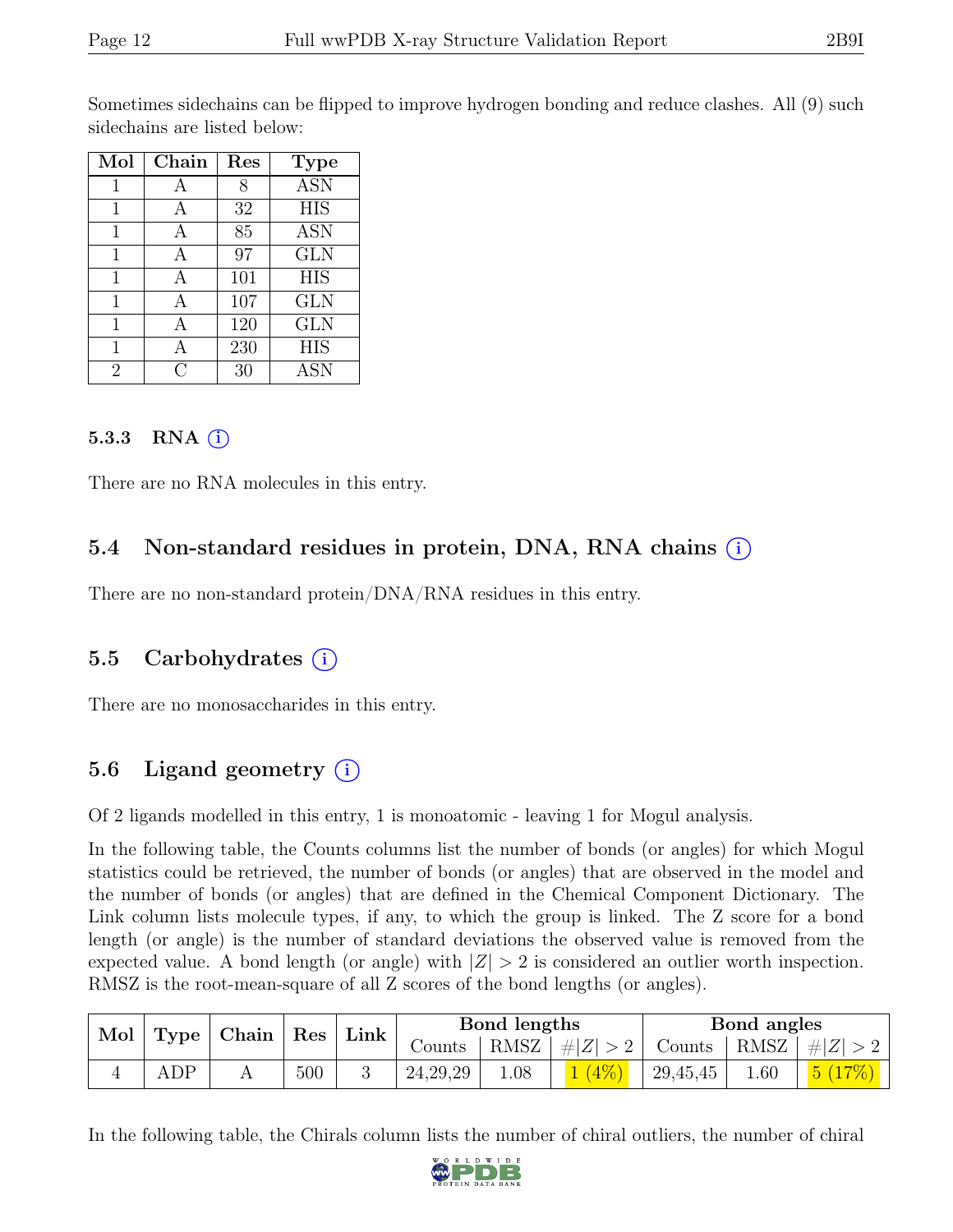centers analysed, the number of these observed in the model and the number defined in the Chemical Component Dictionary. Similar counts are reported in the Torsion and Rings columns. '-' means no outliers of that kind were identified.

|       |     |     | Mol   Type   Chain   Res   Link   Chirals   Torsions   Rings |  |
|-------|-----|-----|--------------------------------------------------------------|--|
| – ADP | 500 | $-$ | $\frac{1}{2}$ $\frac{2}{12}$ $\frac{232}{32}$   0/3/3/3      |  |

All (1) bond length outliers are listed below:

|  |  |                            | $\vert$ Mol $\vert$ Chain $\vert$ Res $\vert$ Type $\vert$ Atoms $\vert$ Z $\vert$ Observed( $\AA$ ) $\vert$ Ideal( $\AA$ ) $\vert$ |  |
|--|--|----------------------------|-------------------------------------------------------------------------------------------------------------------------------------|--|
|  |  | $500$   ADP   C2-N1   2.01 | 1.37                                                                                                                                |  |

All (5) bond angle outliers are listed below:

| Mol            | Chain | Res | Type | Atoms         |         | Observed $(°)$ | $Ideal(^o)$ |
|----------------|-------|-----|------|---------------|---------|----------------|-------------|
| $\overline{4}$ |       | 500 | ADP  | $N3-C2-N1$    | $-3.60$ | 123.06         | 128.68      |
|                |       | 500 | ADP  | $C5-C6-N6$    | 3.54    | 125.72         | 120.35      |
|                |       | 500 | ADP  | $C3'-C2'-C1'$ | 3.38    | 106.06         | 100.98      |
| 4              |       | 500 | ADP  | $C5-C6-N1$    | $-2.77$ | 114.07         | 120.35      |
|                |       | 500 | ADP  | $C2-N1-C6$    | 2.25    | 122.60         | 118.75      |

There are no chirality outliers.

All (2) torsion outliers are listed below:

| Mol | $\vert$ Chain $\vert$ Res $\vert$ Type |     |     | Atoms         |
|-----|----------------------------------------|-----|-----|---------------|
|     |                                        | 500 | ADP | PA-O3A-PB-O3B |
|     |                                        | 500 | ADP | PA-O3A-PB-O2B |

There are no ring outliers.

No monomer is involved in short contacts.

The following is a two-dimensional graphical depiction of Mogul quality analysis of bond lengths, bond angles, torsion angles, and ring geometry for all instances of the Ligand of Interest. In addition, ligands with molecular weight > 250 and outliers as shown on the validation Tables will also be included. For torsion angles, if less then 5% of the Mogul distribution of torsion angles is within 10 degrees of the torsion angle in question, then that torsion angle is considered an outlier. Any bond that is central to one or more torsion angles identified as an outlier by Mogul will be highlighted in the graph. For rings, the root-mean-square deviation (RMSD) between the ring in question and similar rings identified by Mogul is calculated over all ring torsion angles. If the average RMSD is greater than 60 degrees and the minimal RMSD between the ring in question and any Mogul-identified rings is also greater than 60 degrees, then that ring is considered an outlier. The outliers are highlighted in purple. The color gray indicates Mogul did not find sufficient equivalents in the CSD to analyse the geometry.

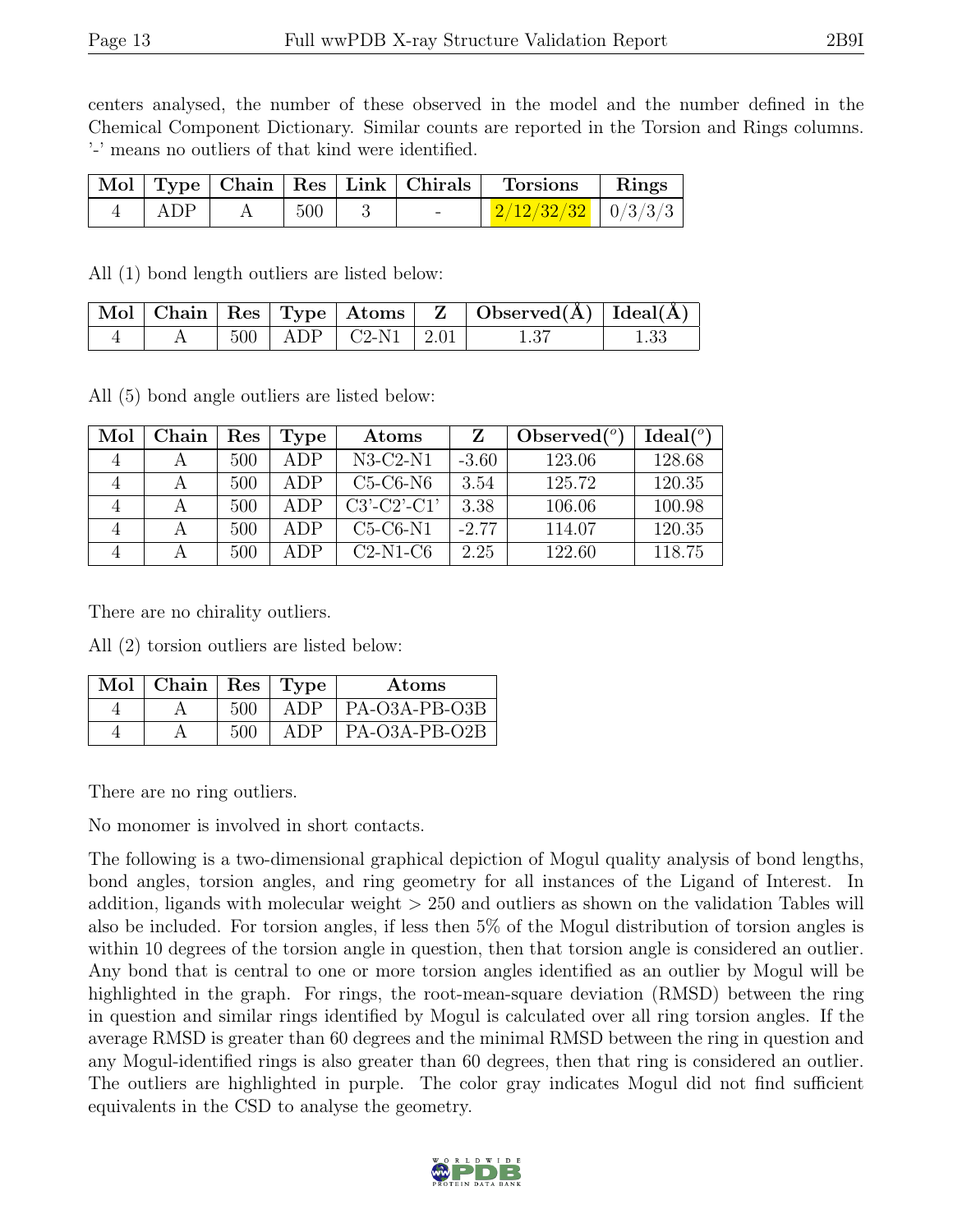

## 5.7 Other polymers (i)

There are no such residues in this entry.

## 5.8 Polymer linkage issues (i)

There are no chain breaks in this entry.

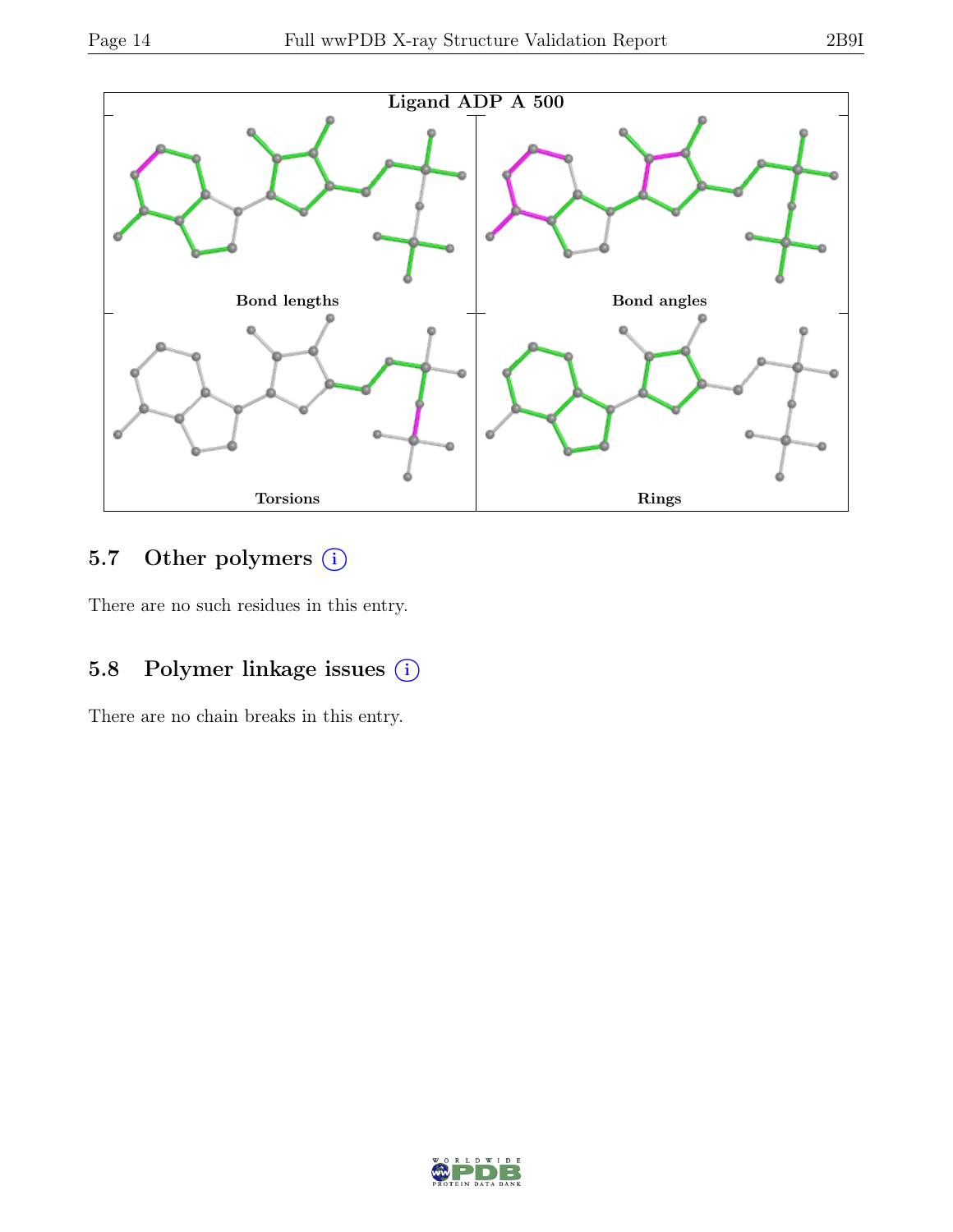## 6 Fit of model and data  $(i)$

### 6.1 Protein, DNA and RNA chains  $(i)$

In the following table, the column labelled  $#RSRZ>2$  contains the number (and percentage) of RSRZ outliers, followed by percent RSRZ outliers for the chain as percentile scores relative to all X-ray entries and entries of similar resolution. The OWAB column contains the minimum, median,  $95<sup>th</sup>$  percentile and maximum values of the occupancy-weighted average B-factor per residue. The column labelled 'Q< 0.9' lists the number of (and percentage) of residues with an average occupancy less than 0.9.

|     | Mol   Chain | Analysed        | ${ <\hspace{-1.5pt}{\mathrm{RSRZ}} \hspace{-1.5pt}>}$ | $\#\text{RSRZ}\text{>2}$ |         | $\mid$ OWAB( $A^2$ )   | $\sim$ Q $<$ 0.9 |
|-----|-------------|-----------------|-------------------------------------------------------|--------------------------|---------|------------------------|------------------|
|     |             | $338/353$ (95%) | $-0.12$                                               | $6(1\%)$ 68              | $'71$ . | 10, 26, 56, 65         |                  |
|     |             | $14/21(66\%)$   | 0.59                                                  | $1 (7\%)$ 16 16          |         | $\vert$ 40, 48, 54, 55 |                  |
| All | All         | $352/374(94\%)$ | $-0.09$                                               | $7(1\%)$ 65              | 68      | 10, 27, 56, 65         |                  |

All (7) RSRZ outliers are listed below:

| Mol            | Chain         | Res | <b>Type</b> | <b>RSRZ</b> |
|----------------|---------------|-----|-------------|-------------|
| 1              |               | 197 | <b>SER</b>  | 4.7         |
| 1              |               | 200 | <b>TYR</b>  | 2.4         |
| 1              |               |     | <b>MET</b>  | 2.4         |
| 1              |               | 198 | ALA         | 2.3         |
| 1              |               | 244 | <b>SER</b>  | 2.2         |
| $\overline{2}$ | $\mathcal{C}$ | 38  | ILE         | 2.1         |
|                |               | 334 | TYR.        | 2.0         |

### 6.2 Non-standard residues in protein, DNA, RNA chains  $(i)$

There are no non-standard protein/DNA/RNA residues in this entry.

### 6.3 Carbohydrates (i)

There are no monosaccharides in this entry.

## 6.4 Ligands  $(i)$

In the following table, the Atoms column lists the number of modelled atoms in the group and the number defined in the chemical component dictionary. The B-factors column lists the minimum, median,  $95<sup>th</sup>$  percentile and maximum values of B factors of atoms in the group. The column labelled 'Q< 0.9' lists the number of atoms with occupancy less than 0.9.